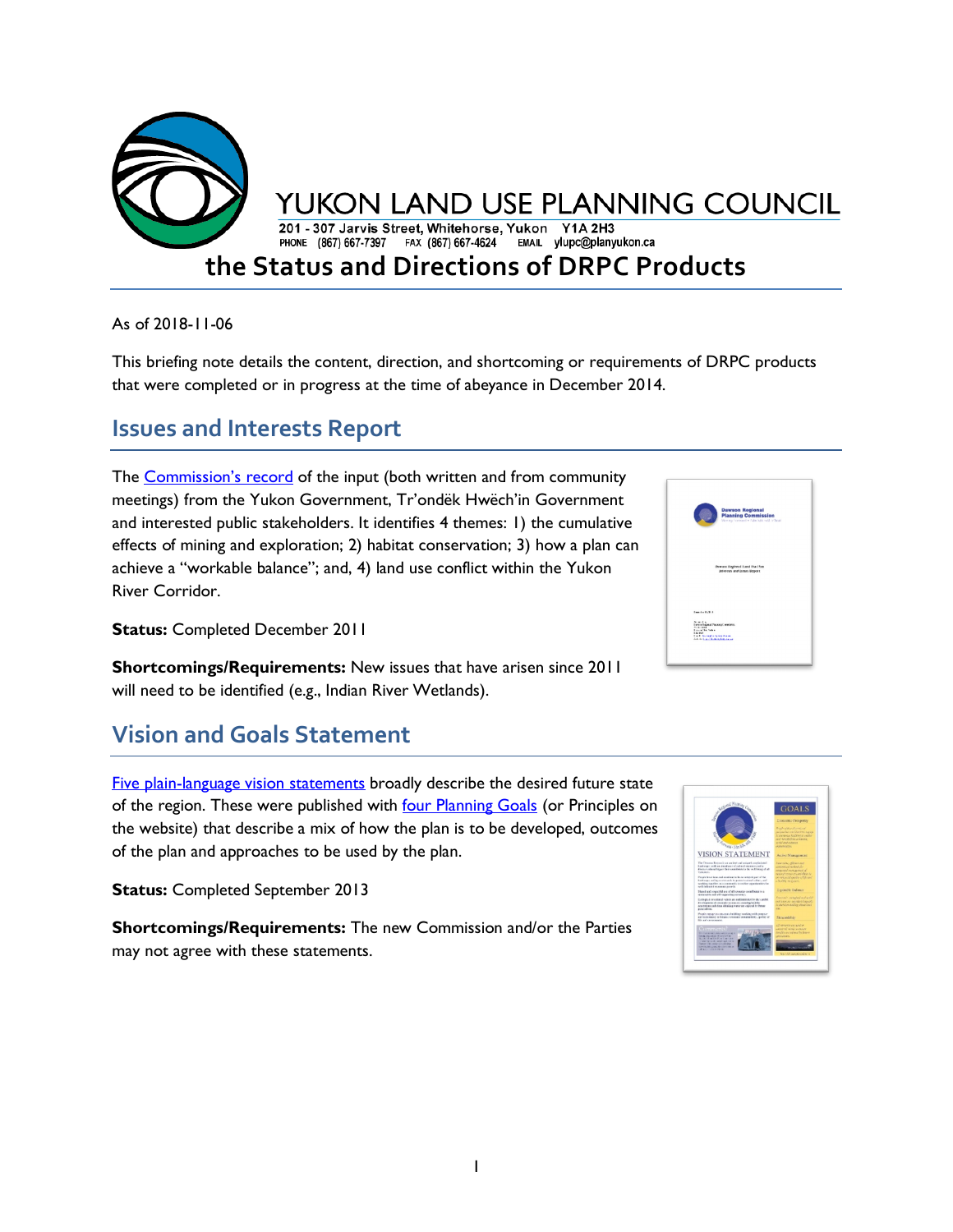## **Resource Assessment Report**

[This comprehensive report](http://dawson.planyukon.ca/index.php/publications/resource-assessment-report) attempts to document: the natural, human and economic resources in the region; the historical, current and potential future land uses and patterns; and, potential current and future land use issues.

**Status:** Completed October 2013. A summary was produced late 2014, but not published until recently.

**Shortcomings/Requirements:** New information and developments that have arisen since 2011 will need to be identified (e.g., Indian River Wetlands,

White Gold area projects and access, Tr'ondëk-Klondike UNESCO World Heritage Site nomination). The report does not forecast the location and extent of potential land use issues.

### **Plan Alternatives**

Leading up to the *Alternatives* document, the Commission and staff invested much time and effort considering decision-making processes, and finally landed on *Structured Decision Making* (or SDM). SDM requires the development of alternative options and a rigorous evaluation of them that clarifies trade-offs among the alternatives.

The **Alternatives** presented sketches of 5 alternative land use plans, all based on the same Land Management Units (LMUs) and Land Designation System (LDS). The LMUs were based primarily on the landscape units of the Dawson Forest Resources Management Plan (2013), watersheds and the Yukon River

Corridor. The LDS used designations from the North Yukon Regional Land Use Plan (Integrated Management Areas (IMAs) Zones II-IV (though possibly without cumulative effects indicators), Protected Areas), and introduced new ones: Yukon River Corridor (subject to sub-regional planning), Traditional Economy Area (interim withdrawal of new sub-surface rights to promote renewable resource development), and Conservation Area (legally designated "soft" protected area that would allow access through it to adjacent IMAs).

#### **Status:** Completed February 2014

**Shortcomings/Requirements:** Despite some shortcomings, the *Alternatives* served to get feedback on an LMU scheme the and some new land designations, as well as their distribution on the landscape. The deliberations on the process did not leave sufficient time to develop and analyse the alternatives in the rigorous and defensible way of SDM.



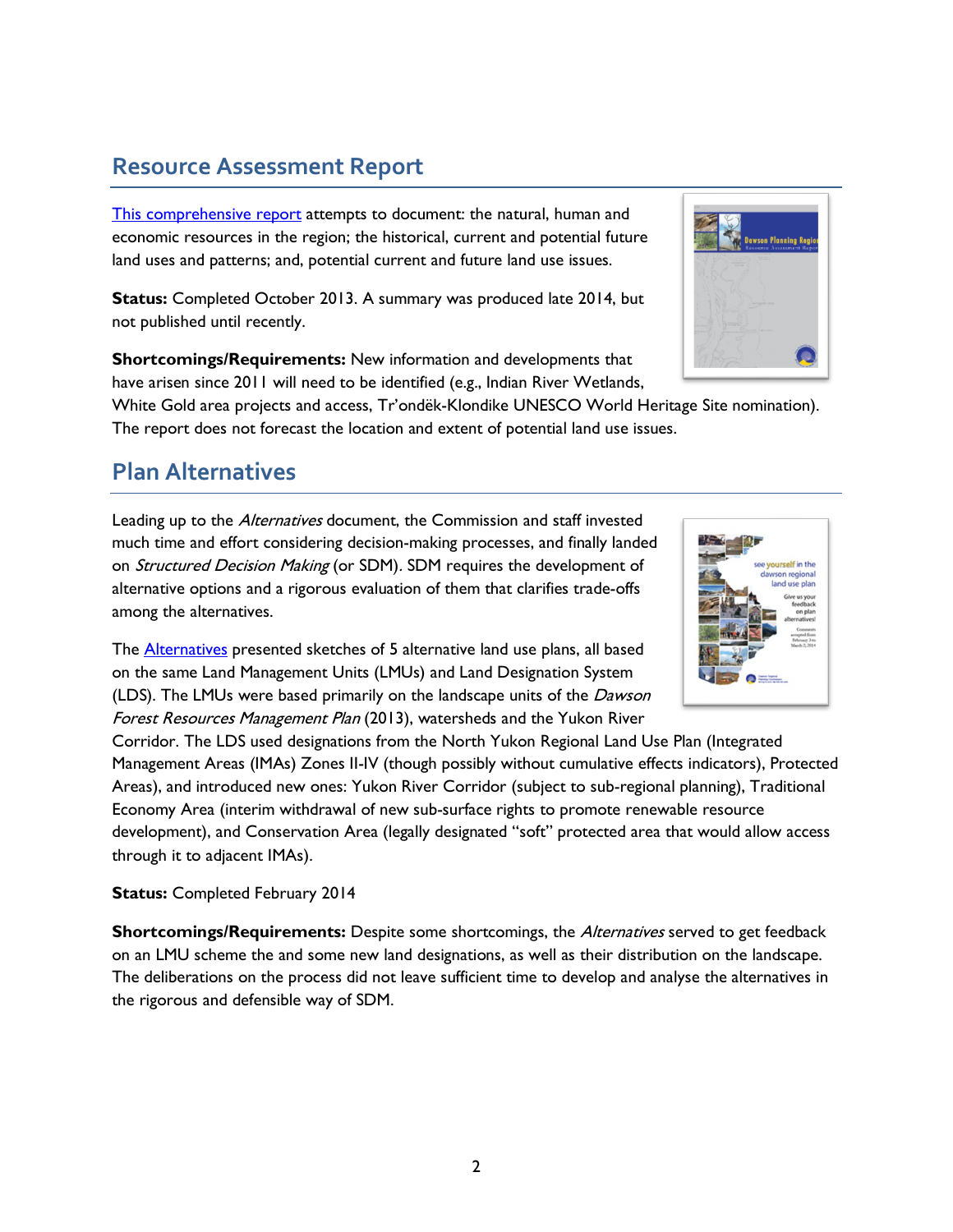## **What We Heard**

The [WWH report](http://dawson.planyukon.ca/index.php/publications/plan-alternatives-package/176-what-we-heard-about-plan-alternatives) described the consultation effort of the *Alternatives*, and went on to compile and analyse the feedback from it. The feedback was grouped into 4 themes, each with a discussion and examples of quotes that were often contradictory. The themes were: 1) Provide more clarity on zones; 2) the Commission needs to fully consider the existing regulatory regime and its effectiveness; 3) Knowledge gaps and issues with data and modeling need to be addressed; 4) Use management tools that will be effective and implementable, and whose economic impacts have been fully considered. The WWH report also described the next steps, including the general contents of the Draft Plan.



**Status:** Completed January 2015 (after Commission approval via email)

**Shortcomings/Requirements:** None. A more succinct analysis may help focus renewed planning.

## **Cumulative Effects Report (DRAFT)**

This report, written by S. Skinner (YLUPC) and S. Francis (consultant), reports on the how the disturbance (area & length of roads/trails) resulting from 20 years of continued development in 4 sectors (placer, quartz mining, oil & gas and forestry) under 2 scenarios (low and high activity) may increase. Based on detailed discussions with industry experts, models showed the relative increase in disturbance for each LMU. The report discusses implications of these forecasts on planning, with a focus on cumulative effects indicators. It also generally discusses potential effects on other values.



**Status:** Not approved or published. Advanced draft presented to Commission December 2014, but the Commission felt they and others did not have enough time to review it. The Commission wanted it shelved for the Commission to approve when it restarts.

**Shortcomings/Requirements:** The analysis is based on somewhat dated information, though general trends are likely still relevant. A rigorous analysis of forecasted disturbances on other values (e.g., specific habitats) could be informative.